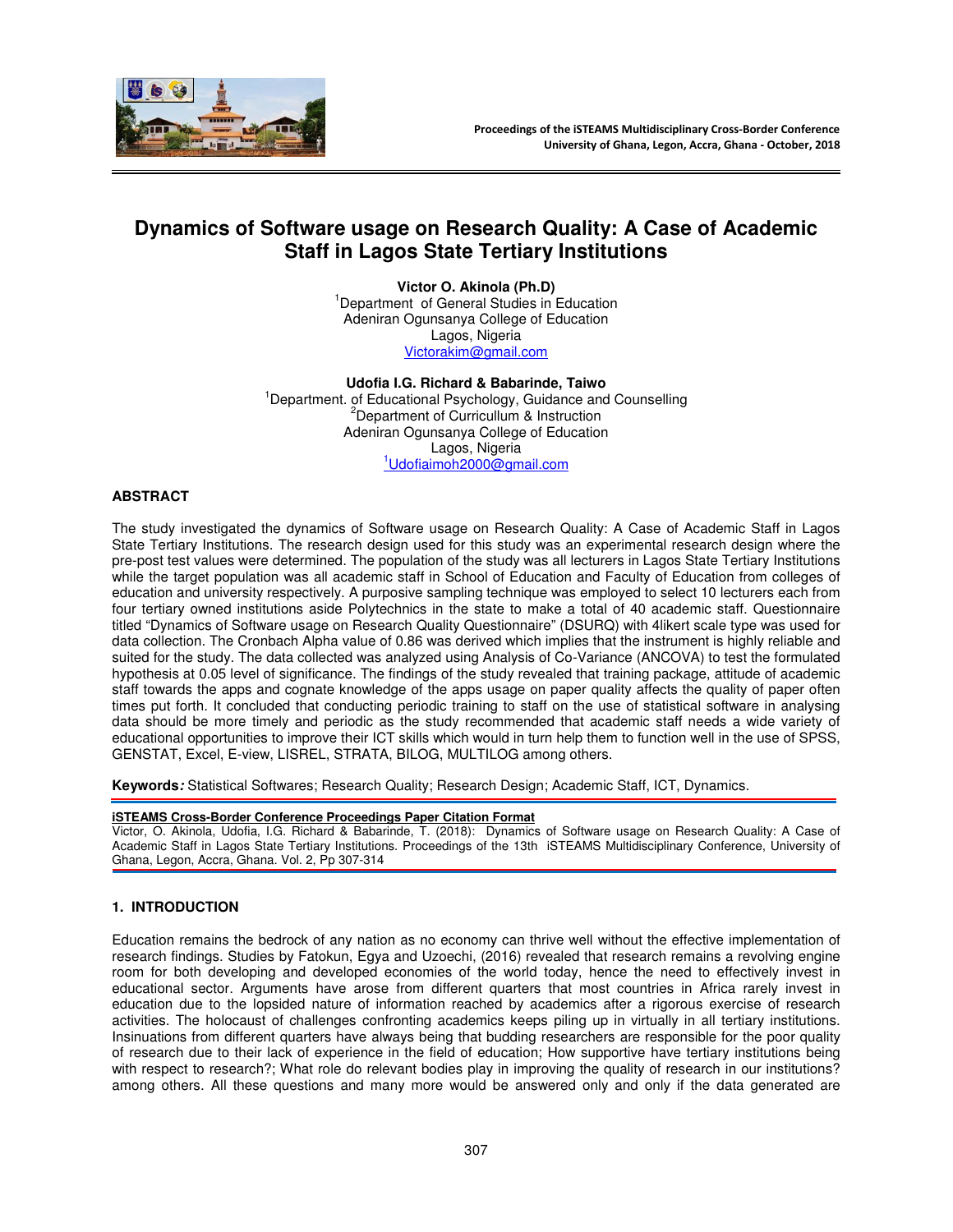

analysed through the use of appropriate software packages thereby creating room for validity and reliability of data sourced (Akinnagbe, and Baiyeri, 2011).

Kerlinger, and Lee, (2000) said the use of software devices allows for a more reliable analysis and interpretation, should the data be adopted, adapted or self-constructed suited in any work. Examples of these softwares commonly used in education include, Statistical Package for Social Sciences (SPSS), Econometric View (E-VIEW), Analysis of Moment Structures (AMOS), LISREL, BI-LOG, MULTI-LOG among others. These Softwares are scientifically built for statistical analysis. Commonly use is the SPSS which was Long produced by SPSS Inc., it was acquired by IBM in 2009. The current versions (2014) or Version 22 are officially named IBM SPSS Statistics. Companion products in the same family are used for survey authoring and deployment (IBM SPSS Data Collection), data mining (IBM SPSS Modeler), text analytics, and collaboration and deployment (batch and automated scoring services). The software name stands for Statistical Package for the Social Sciences (SPSS), reflecting the original market.

These Statistical Softwares are widely used program for statistical analysis in social sciences, medicine, education and in all fields of human endeavour. It is also used by market researchers, health researchers, survey companies, government, accounting firms, economists, education researchers, marketing organizations, data miners, and others. The original SPSS manual has been described as one of "sociology's most influential books" for allowing ordinary researchers to do their own statistical analysis. In addition to statistical analysis, data management (case selection, file reshaping, creating derived data) and data documentation (a metadata dictionary is stored in the data file) are features of the base software. According to Benson (2012) the use of this software package includes: it allows for accuracy of data outcome, helps in drawing reliable inferences from empirical observations made, aids in making decisions on whether or not to reject hypothesized relations between phenomenon, assists in studying and comparing sources of variance of a given phenomenon, discourage the use of mental calculation of data among others. An Institution in India, Universitas Padjadjaran has added a course titled "SPSS" in Faculty of Psychology in a bid to allow academic staff read, understand and practicalise the software usage in other to teach learners as well. In addition, the addition of this course is with the hope that students can more easily calculate various statistics analysis so that use of software will be perceived as an easy device to use. In other words, the addition of this course will be expected to improve student attitudes toward statistics and achievement in statistics.

Software cannot be well internalized if ICT level of teachers is below expectation. Any institution that has a high percentage of its academic staff deficient in the use of ICT cannot excel in the smooth functionality of the device. The importance of ICT resources in empowering teachers and learners, and enhancing teaching and learning has been highlighted in several studies. The potentials of ICT resources to facilitate learning and improving teaching and quality of research have been established by various researchers (Kazu&Yavulzalp, 2008; Kirschner&Woperies, 2003). In addition, ICT resources technologies are computer based tools used by teachers to teach information and communication processing needs of an institution. These cover computer hardware and software, the network, and other digital devices like video, audio, camera, and so on, which convert information and resources (text, sound, motion, etc,) into digital form (Moursund&Bielefeldt, 1999). Successful integration of ICT resources in the school system depends largely on the competence and right attitude of lecturers towards the role of modern technologies in teaching and learning. Furthermore, ICT resources have very strong effect in education and it provides enormous tools for enhancing teaching and learning. There have been many studies that have highlighted the various ways that ICT resources may support teaching and learning processes in a range of disciplinary fields such as the construction of new opportunities for interaction between students and knowledge; accessing information and etc. ICT resources can have a useful effect on teaching and learning if it is used under right conditions including suitable sources, training and support.

ICT resources also offer the potential to meet the learning needs of individual students, to promote equal opportunity, to offer learning material, and also promote interdependence of learning among learners (Teo, 2008). The present and future teachers must be prepared to provide technology supported learning opportunities for their students and, therefore, need to have adequate ICT skills and digital competence themselves Marija and Palmira (2007) suggested that there were five important reasons for teachers to use ICT resources in education. it can be used for Motivation, distinctive instructional abilities, higher productivity of teachers, essential skills for information age, and offers support for new teaching techniques. In order to use ICT resources effectively, lecturers' attitude toward technology should be positive and they should be trained in using modern technologies in the field of education Kadel, (2005).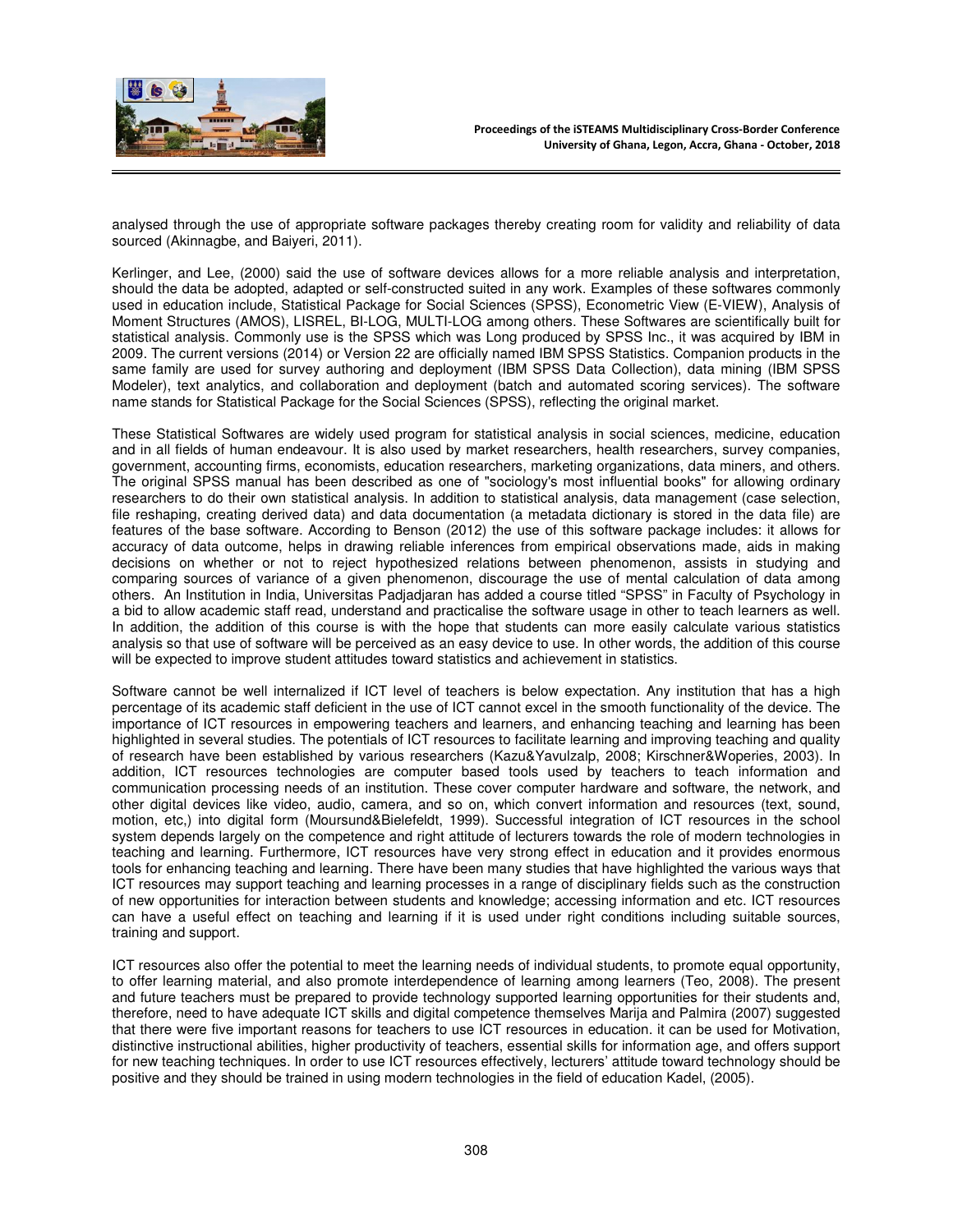

Chou (1997) also highlighted that computer experience influenced teacher attitudes toward software usage. Ropp (1999) found that there is significant relationship between computer access and hours of computer use per week and teachers attitudes. Computer literacy level of the teachers increases their integration of computer application in their teaching. Computer ownership has been consistently correlated to attitudes toward computers and positive effects for preparing towards a viable research exercise. Krumsvik (2008) emphasized that specific competence besides the ordinary technology competence is required from academics because the focus of their work is in information dissemination and instruction. He defined academics' ICT competence as one's proficiency in using ICT in a professional context with good pedagogic-didactic judgment and his or her awareness of its implications for the purpose of improving learning strategies. Kabakci (2009) proposed a framework for developing academics' ICT resources competence. His framework is based on a stage based model introduced by Zhao, and Cziko (2001) presenting teachers, technology use according to the following four stages: Survival stage, Mastery stage, Impact stage, and Innovation stage. Kabakci (2009) proposed that the most important aspect in the framework is that teachers should participate in professional development programmes according to the stages of technology use, while media resources related activities should be realized in the course of training as a well detailed training is targeted at enhancing high level of internalization.

An academic staff aside the primary task of teaching and assessment of learning, rendering of Corporate Social Service to the community (CSS) another is the writing of quality paper from time to time. The quality of research work put forth by such a member of staff depicts the extent of discovery and body of knowledge added to humanity. Research is one exercise expected to be carried out from time to time as it shows a symmetric trend in the line of duty while teaching. But most academics shy away from this exercise due to the intrigues involved in the use of software in analyzing the data gotten from the field (Fatokun, Egya, and Uzoechi, 2016). A great number of academics are not equipped with basic computer operational skills; therefore, for teachers to be able to integrate ICT resources into the school curriculum, groundwork must be done as the educators need to understand the dimensions of academics attitude as a means of developing teacher education curriculum relevant for the contemporary knowledge age (Lee, 1997). Yusuf and Balogun (2011) cited Yusuf (2005) on teachers' competence, teachers in Nigeria schools are not competent in basic computer operation and in the use of generic software and although, they have positive attitude towards the use of computer. They were of the opinion that the low level of ICT penetration in the Nigerian tertiary system, although the attitudes of teachers have been positive.

Although lecturers in tertiary institutions consider themselves to be knowledgeable and confident, due to the new expectations and challenges, they have a perception of a gap between their current knowledge and what they need to know to enhance their research and teaching. Training therefore became inevitable, training is generally seen to be a good thing; it is not too easy to send someone on an expensive ICT training course without being sure that the course is worthwhile, or even that it is the right course for the person. Before this is done, it is quite important to take into account the lecturers' own perceptions about the areas in which they feel proficient, those in which they feel there is need to be trained and those areas in which they have deficiencies but they are completely unaware of them. This process should be based on a well-designed needs analysis phase. A needs analysis may identify more than one training need. These needs should be prioritized, and either placed into a formal training plan, or prepare a database for future training. Hence, the need to identify the ICT training needs required of the lecturers in the various institutions for effective teaching and research (Lakkala, Ilomaki and Kantosalo (2011) Cited (Krumsvik, 2008).

## **1.1 Statement of problem**

Putting up a comprehensive and well informed paper remains a skill that is appreciated in the academic environment. Application of statistical package in modeling of items, describing information and analysing of data remains a trait sort after by lecturers in virtually all disciplines and area of study. Researchers both locally and internationally are confronted with the problem of lack of technical know-how on how to use statistical package in analysing primary and secondary data, the nature of statistical tool to adopt in data analysis, availability of this packages in institutions, attitude of lecturers towards the use of this package among others. This study is out to investigate the dynamics of Software usage on Research Quality: (A Case of Academic Staff in Lagos State Tertiary Institutions).

## **1.2 Objective of the study**

This study is designed to achieve the following objectives, prominent among them include:

- a. To investigate how attitude of lecturers towards software package affects the quality of paper.
- b. To identify the role of training package as it affects the quality of paper write up
- c. To explain how background knowledge on statistical can affect quality of paper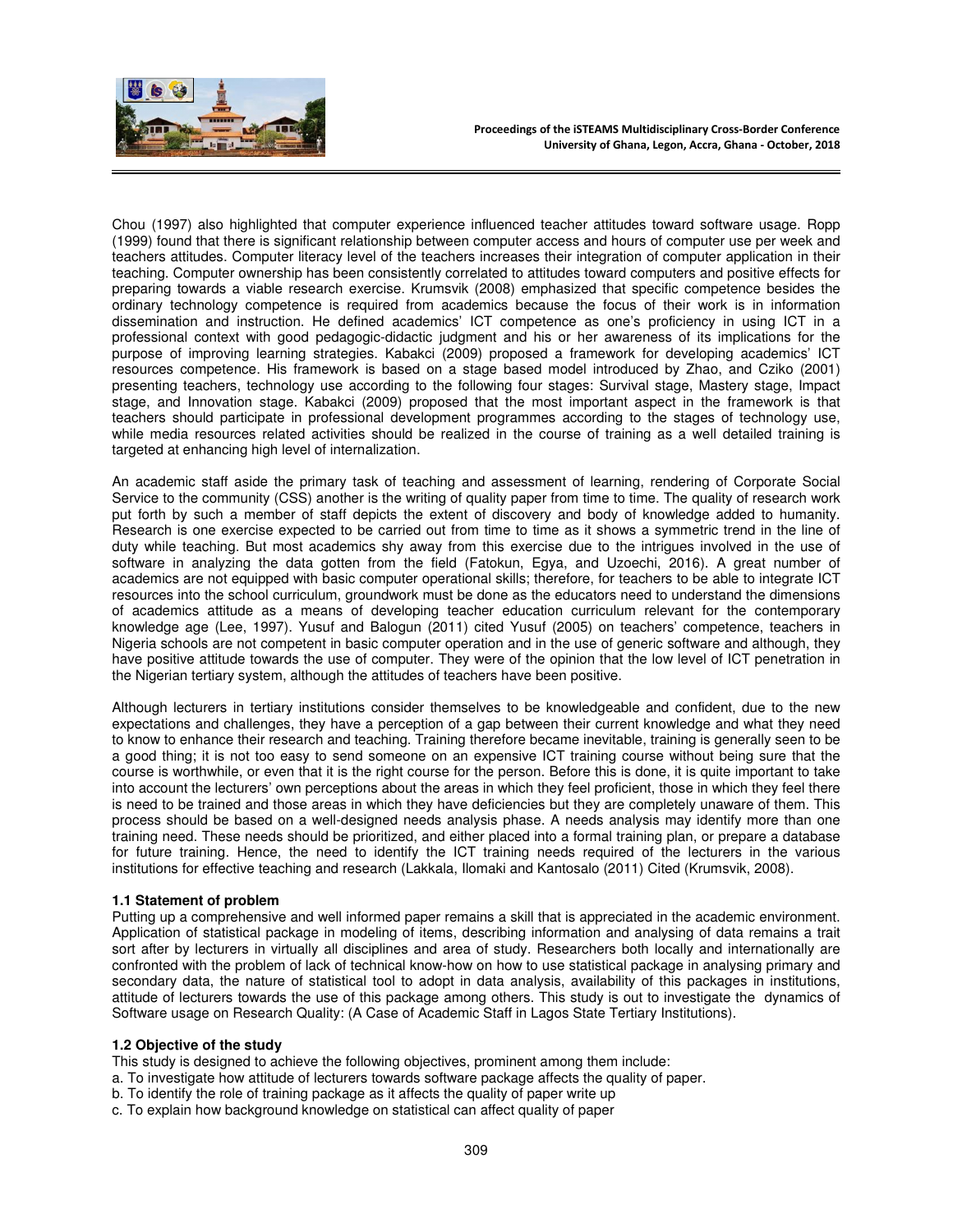

## **1.3 Research Hypothesis**

Ho<sub>1</sub>: There is no significant effect of training package, academic staff attitude and software cognate knowledge of software usage on quality of paper.

## **1.4 Significance of the study**

- The outcome of this study would be relevant to researchers in the sense that its findings would serve as a research bank and pool of resources for further studies on software usage in paper quality.
- Teachers would also find the study useful because its findings would also address the various ills of armchair writing by many lecturers in our institutions as many lecturers are known for manufacturing fake and irrelevant materials in the course of paper writing.

# **2. METHODOLOGY**

Solomon IV Pre-Post experimental research design was used for this study. The researcher adopted this design because the samples were grouped into four groups and randomisation of respondents of all sort was carried out in the study as the outcome variables can be manipulated (Kerlinger and Lee, 2000). This design is very strong in that the demand for comparison is satisfied. The groups are statistically equivalent since subjects are assigned at random and consequently extraneous variables like history, maturation or regression are all controlled.

A 3x3x2 schematic type was used for the study as represented below:

E<sub>1</sub>:  $O_{11}$  X<sub>1</sub>  $O_{12}$  (Pre-tested group)<br>E<sub>2</sub>:  $O_{21}$   $O_{22}$  (Pre-test group)  $E_2$ :  $O_{21}$   $O_{22}$  (Pre-test group)<br> $E_3$ :  $X_2$   $O_{32}$  (Unpre-test grou E<sub>3</sub>:  $X_2 \tO_{32}$  (Unpre-test group)<br>C<sub>4</sub>:  $O_{42}$  (Unpre-test group)  $O_{42}$  (Unpre-test group)

\*Where  $O_{11}$ ,  $O_{21}$  – represents Pre-test measures and  $O_{21}$ ,  $O_{22}$ ,  $O_{31}$ , and  $O_{42}$  – represents Post-test measures  $X_1$  and  $X_2$  ---- represents Treatment conditions

The population of the study was all lecturers in Lagos State Tertiary Institutions while the target population was all academic staff in School of Education and Faculty of Education respectively. The study adopts the purposive sampling technique to select 10 lecturers each from four tertiary institutions in the state to make a total of 40 academic staff in other to carry out the study effectively. Respondents were selected based on their willingness to participate in the study and being full time teaching staff in their various institutions and also have flair for the use of softwares in the course of writing papers. A four-point likert scale self-constructed questionnaire titled "Dynamics of Software usage on Research Quality Questionnaire" (DSURQ) was used for data collection. The numerical value of each response ranges from 4 to 1 with the highest rating of 4 indicating the highest level of agreement and the least of 1 showing the lowest level of agreement. The items on the questionnaire were validated by experts in educational measurement while the final draft of the questionnaire was pilot studied to an equivalent sample of ten respondents not used in the main study.

The Cronbach Alpha measure of internal consistency was used to determine the reliability. The reliability value of the questionnaire was 0.86 which implies that the instrument is highly reliable. Ethical consideration for the study was adhered to in conducting the research. We informed the respondents about the aims of the research, data management and their expected role in the research which enable them to give us their informed consent. Above all, we assured them of the confidentiality and the use of pseudonyms if necessary. The data collected were analyzed using inferential statistics of Analysis of Co-Variance (ANCOVA) to test the formulated hypothesis at 0.05 level of significance.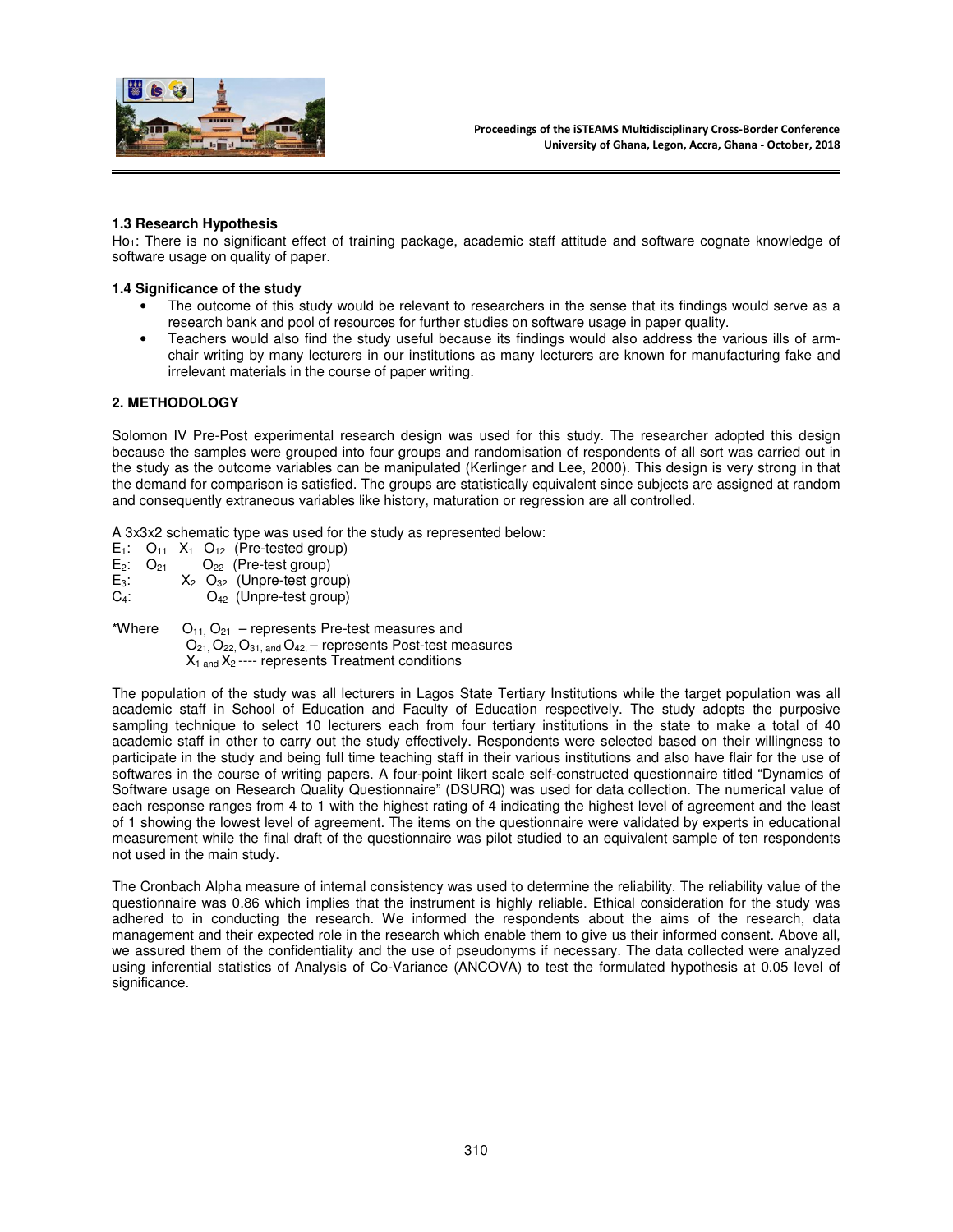

# **3. RESULTS**

**Research Question 1:** Attitude of lecturers towards the use of statistical software on paper quality in tertiary institutions?

To answer this research question, mean and standard deviation of the data collected were computed and result is presented in table 1 below:

| Table 1: Mean value of lecturers attitude towards software usage |      |      |                 |  |  |  |  |
|------------------------------------------------------------------|------|------|-----------------|--|--|--|--|
| S/N<br>ITFM                                                      | Mean | SD   | Rank            |  |  |  |  |
| a. It's a difficult package that cant be easily understood       | 2.38 | 0.76 | 7 <sup>th</sup> |  |  |  |  |
| b. Its not relevant in the field of education                    | 2.49 | 0.88 | 6 <sup>th</sup> |  |  |  |  |
| c. Figures can be manipulated by anybody                         | 1.68 | 0.63 | $10^{th}$       |  |  |  |  |
| d. Software usage is not useful in education                     | 3.26 | 0.93 | 1 <sup>st</sup> |  |  |  |  |
| e. Only arithmetic related disciplines can use the app.          | 2.72 | 0.73 | 5 <sup>th</sup> |  |  |  |  |
| f. Difficult to use                                              | 2.92 | 1.13 | $3^{\text{rd}}$ |  |  |  |  |
| g. Discourages data adaptiveness                                 | 2.83 | 0.62 | 4 <sup>th</sup> |  |  |  |  |
| h. Its not a compulsory concept in education                     | 1.83 | 0.86 | 9 <sup>th</sup> |  |  |  |  |
| i. Educational phenomenon cant be explained with use of software | 3.04 | 0.94 | $2^{nd}$        |  |  |  |  |
| j. Software should not be used in education                      | 1.95 | 0.81 | 8 <sup>th</sup> |  |  |  |  |

The table above shows the mean values and standard deviation of lecturers' attitude towards the use of statistical software on paper quality in tertiary institutions especially in Lagos State. This result indicates that most academic staff do not conform to the use of statistical software in education claiming that its not relevant and useful having the highest mean value of 3.26 and standard deviation of 0.93. Moreover, the second rated mean value from the table above (Mean=3.04; SD=0.94) is the statement that educational phenomenon cant be best explained with use of software due to the dynamic traits humans possess. The third rated mean value is difficulty in its usage (Mean=2.92; SD=1.13). This shows that some lecturers have tagged the usage of these softwares as being difficult.

The result shows that it discourages data adaptiveness by other scholars as the fourth item (Mean=2.83; SD=0.62); Only arithmetic related disciplines can use the app. had the fifth rated mean value (Mean=2.72; SD=0.73); Its not relevant in the field of education had the sixth rated mean value (Mean=2.49; SD=0.88); It's a difficult package that cant be easily understood had the seventh rated mean value (Mean=2.38; SD=0.76); Software should not be used in education had the eighth rated mean value (Mean=1.95; SD=0.81) and the ninth rated item, Its not a compulsory concept in education (Mean=1.83; SD=0.86). The least rated item for the instrument, figures can be manipulated by anybody have its mean and standard deviation values as (Mean=1.68; SD=0.63). This means that many academic staff belief that with the use of statistical software, figures can be manipulated by anybody who deems it fit to do so as such values cannot be verified.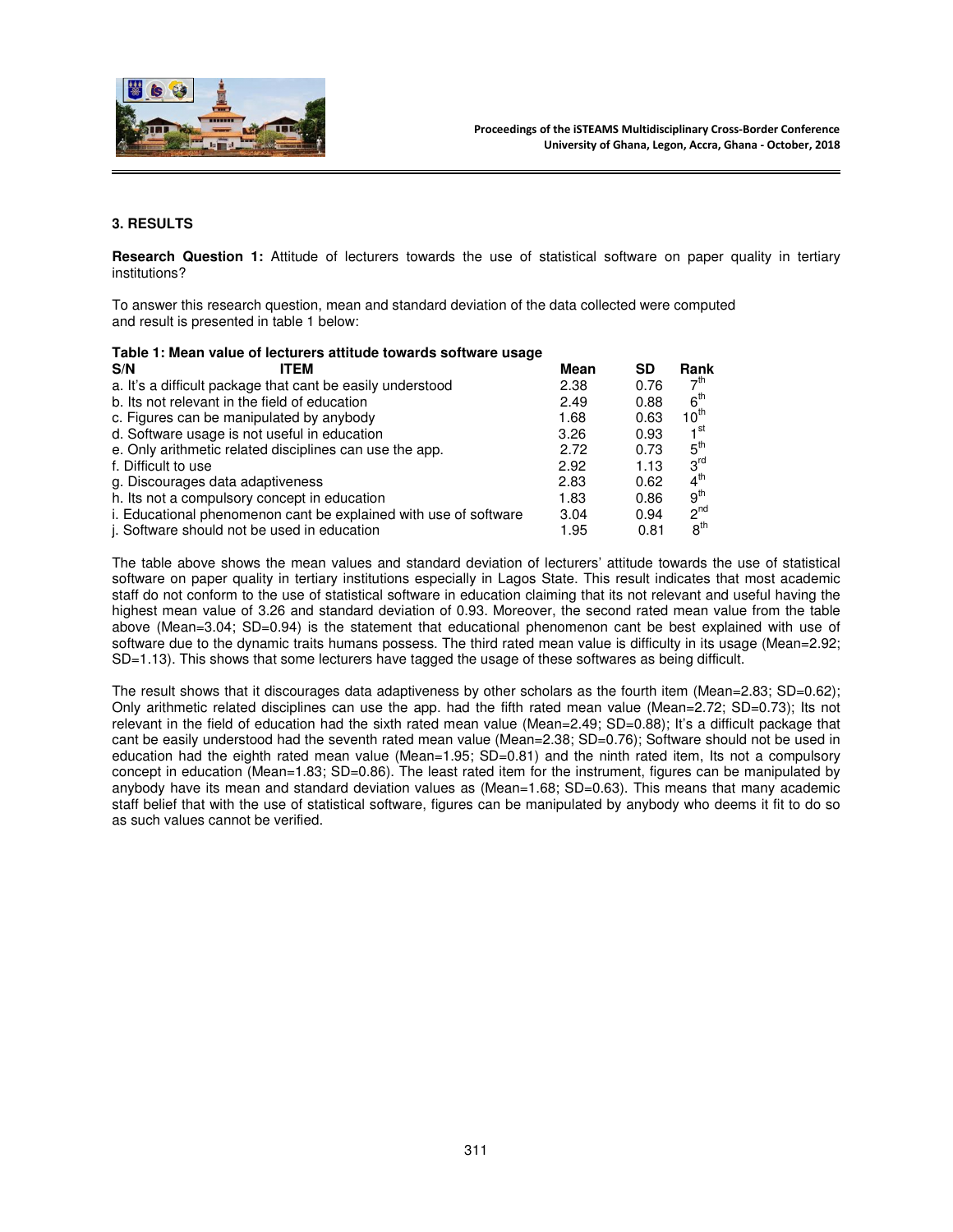

# **Hypothesis 1:**

**There is no significant interaction effect of training package (treatment), attitude and knowledge on quality of paper.** 

| Source                        | Type III Sum of<br>Squares | Df             | Mean Square | F      | Sig. |
|-------------------------------|----------------------------|----------------|-------------|--------|------|
| <b>Corrected Model</b>        | 6543.654a                  | 15             | 436.244     | 53.546 | .000 |
| Intercept                     | 202.876                    |                | 202.876     | 24.526 | .000 |
| Post test                     | 137.041                    |                | 137.041     | 28.827 | .000 |
| Training package              | 675.654                    | $\overline{c}$ | 337827      | 54.770 | .000 |
| Attitude                      | 211.725                    |                | 211.725     | 20.100 | .006 |
| Knowledge                     | 57.064                     | $\overline{c}$ | 28.532      | 3.304  | .041 |
| Training package * attitude   | 213.093                    | $\overline{c}$ | 106.54      | 5.05   | .005 |
| Training package * knowledge  | 119.219                    | 4              | 29.80       | 2.67   | .004 |
| knowledge * attitude          | 118.811                    | $\overline{c}$ | 59.40       | 3.089  | .040 |
| Training package * attitude * | 3.963                      |                | 3.963       | 3.43   | .00. |
| knowledge                     |                            |                |             |        |      |
| Error                         | 898.150                    | 39             | 23.029      |        |      |
| Total                         | 82607.000                  | 40             |             |        |      |
| <b>Corrected Total</b>        | 6149.992                   | 37             |             |        |      |

| Table 2: Summary of Analysis of Covariance (ANCOVA) on interaction effects of training package |  |
|------------------------------------------------------------------------------------------------|--|
| (treatment), attitude and knowledge on quality of paper                                        |  |

## **3.1 Interpretation**

Table 1 shows that there is significant interaction effect of training package, attitude and knowledge on paper quality;  $F_{(1,40)} = 3.43$ , P < 0.05. This implies that training package, attitude of academic staff and their knowledge level on the use of these softwares have significant effect on the quality of academic papers written and presented hence the alternative hypothesis is hereby accepted. The table further shows a two way interaction effect that Training package and attitude on paper quality at  $F_{(2,40)} = 5.05$ , P < 0.05( significant interaction effect exists); a two way interaction effect that Training package and knowledge on paper quality at  $F_{(4,40)} = 2.67$ , P < 0.05( significant interaction effect exists) and a two way interaction effect that knowledge and attitude on paper quality at  $F_{(2,40)} = 3.089$ , P < 0.05( significant interaction effect exists).

#### **Table 3: Analysis of Covariance (ANCOVA) showing significant difference in the Pre-Post test scores of the participants in the group**

| Source                 | Type III Sum of | D  | Mean Square |        | lS<br>g     |
|------------------------|-----------------|----|-------------|--------|-------------|
|                        | Squares         |    |             |        |             |
| Corrected Model        | $4232.844^a$    | 5  | 282.1896    | 40.542 | 0<br>0<br>0 |
| n<br>p<br>e<br>C<br>e  | 84.804          |    | 184.804     | 24.526 | 0<br>0      |
| P<br>R.<br>Е<br>S<br>E | 32.863          |    | 132.863     | 25.827 |             |
| POST TEST              | 345.431         |    | 345.431     | 33.432 | 6           |
| <b>TREATMENTS</b>      | 435.543         |    |             | 54.770 | O<br>0      |
| Main Effect            | 53.654<br>6     |    | 7.88<br>2   | 55.304 | 0<br>0      |
| E.<br>O                | 675.654         | 39 | $\cdot$     |        |             |
| Τ<br>a<br>$\Omega$     | 67864.432       | 40 |             |        |             |
| Corrected Total        | 6149.992        |    |             |        |             |

Table 3 shows that there is significant main difference between the pre-test scores at  $F_{(1,40)} = 25.827$ , P < 0.05 and Post-test scores of the participants at  $F_{(1,40)} = 33.432$ , P > 0.05. This implies that due to the effective and relevant treatment condition, significant difference was observed in the Post-test scores of participants on quality of paper outcome.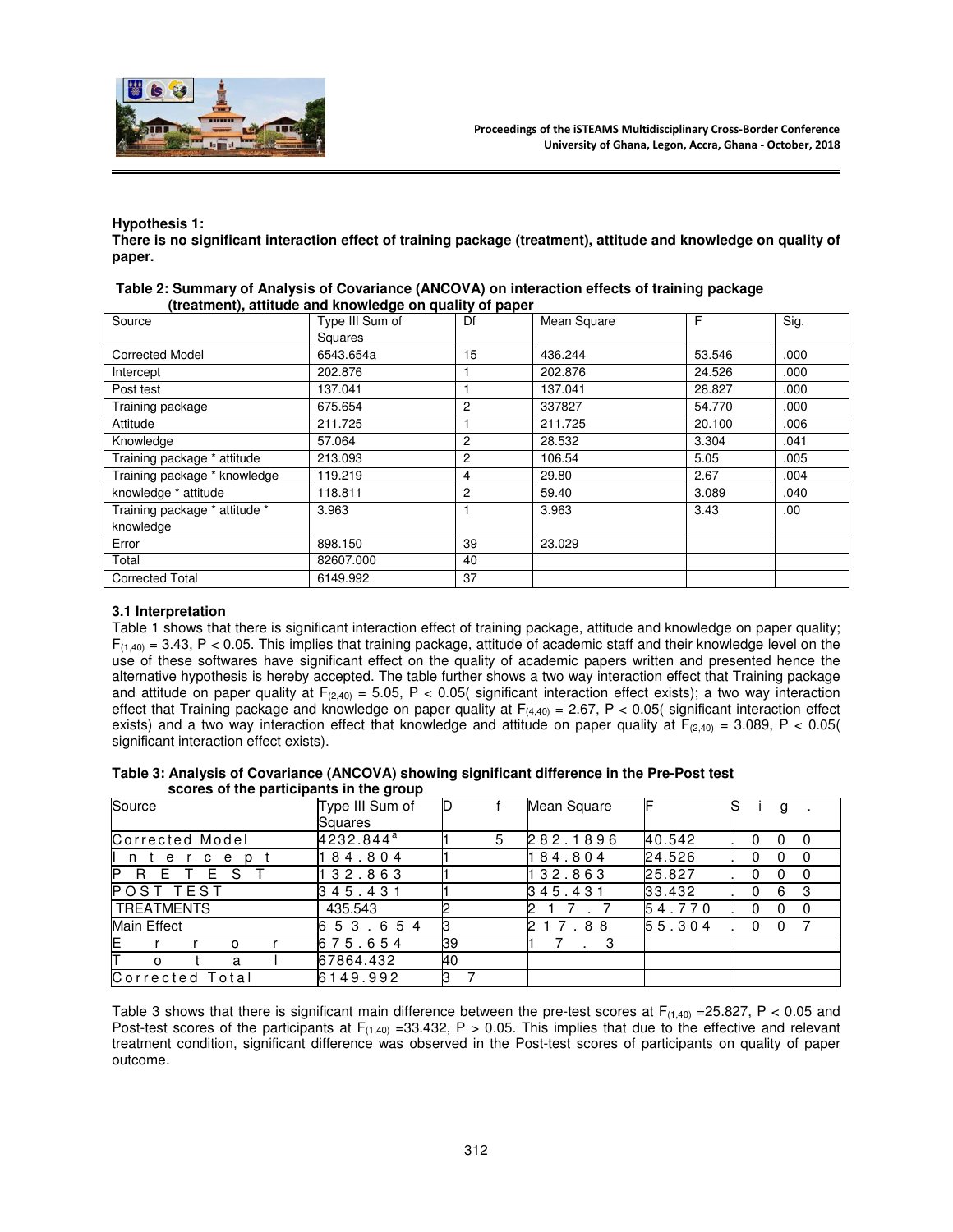

# **4. DISCUSSION OF FINDINGS**

From the study it revealed that training package, attitude of academic staff towards the apps and cognate knowledge of the apps usage on paper quality is significantly interacted which depicts a synergy on the various moderating variables on quality of paper often times put forth. This study is in agreement with the works of Akinnagbe and Baiyeri, (2011) in "training needs analysis of lecturers for information and communication technology (ICT) skills enhancement in Faculty of education", who identified that lecturers need periodic training in data analysis using computer software irrespective of their age and experience. This is a clear indication that, to promote effective research in tertiary institutions, lecturers must be able to input, run and analyse data effectively using statistical software in other to ensure its reliability and efficiency of the results.

Effective and efficient training package leads to an improved paper presentation. The outcome of this work conforms to that of Hosein, (2008) and Tasie, (2011) who maintained that training is very important in academics as it serves as the true window through which other members of staff can be exposed to the various dynamics of information which comes along with the much talked about change especially in academic environment. Training on software packages is necessary in other to improve the quality of research publications of academic staff. When lecturers in the various institutions improve their analysis skill, the possibility of their supervisees (who are future academics) works would be of high quality. This could also contribute in solving some of the research problem in areas of choosing appropriate statistical tool for analysis which is a huge problem in paper writing.

According to Taise (2011) effective usage of this software package ensures accuracy of data outcome, draws reliable inferences from empirical observations made, aids in making decisions on whether or not to reject hypothesized relations between phenomenon, assists in studying and comparing sources of variance of a given phenomenon, discourage the use of mental calculation of data among others. Academic staff in Nigeria institutions suffers drastically from under-usage of these software apps. The rate at which these apps are used in analyzing items generated from papers is below expectation.

Unwin (2005), Smaldino, Lowther and Russel (2008) stressed that attitude towards software package goes along way in affecting the quality of paper put forth in academics. An academic staff who detest the use of IT devices such as statistical software apps and depend massively on its descriptive ability is likely to come up with a less empirical work because the data generated from such a work did not go through analytical process hence may be faulted by many scholars. Developing a negative attitude towards software usage only hinders the quality of paper produced as its usage allows for healthy verification through the replication of such studies in other climes thereby comparing their results.

# **5. CONCLUSION**

This study assessed the dynamics of software usage on research quality: (A case of academic staff in Lagos State Tertiary Institutions). The role played by training of staff on the usage of this software in academics for improvement in pare quality cannot be underestimated. There is obviously a paradigm shift from the stand point of theoretical writing to empirical write-up in academic globally, as a careful understanding on the usage of this software would help validate ones paper thereby giving a bright stand point for other researchers to carry out similar work in a different clime. From the study it would be concluded that:

- Conducting periodic training of staff on the use of statistical software in analysing data should be more timely and periodic.
- The knowledge on software usage would promote more quality paper presentation especially in empirical studies.
- They also need to exemplify a willingness to explore and discover new technological capabilities that would enhance and expand learning experiences.